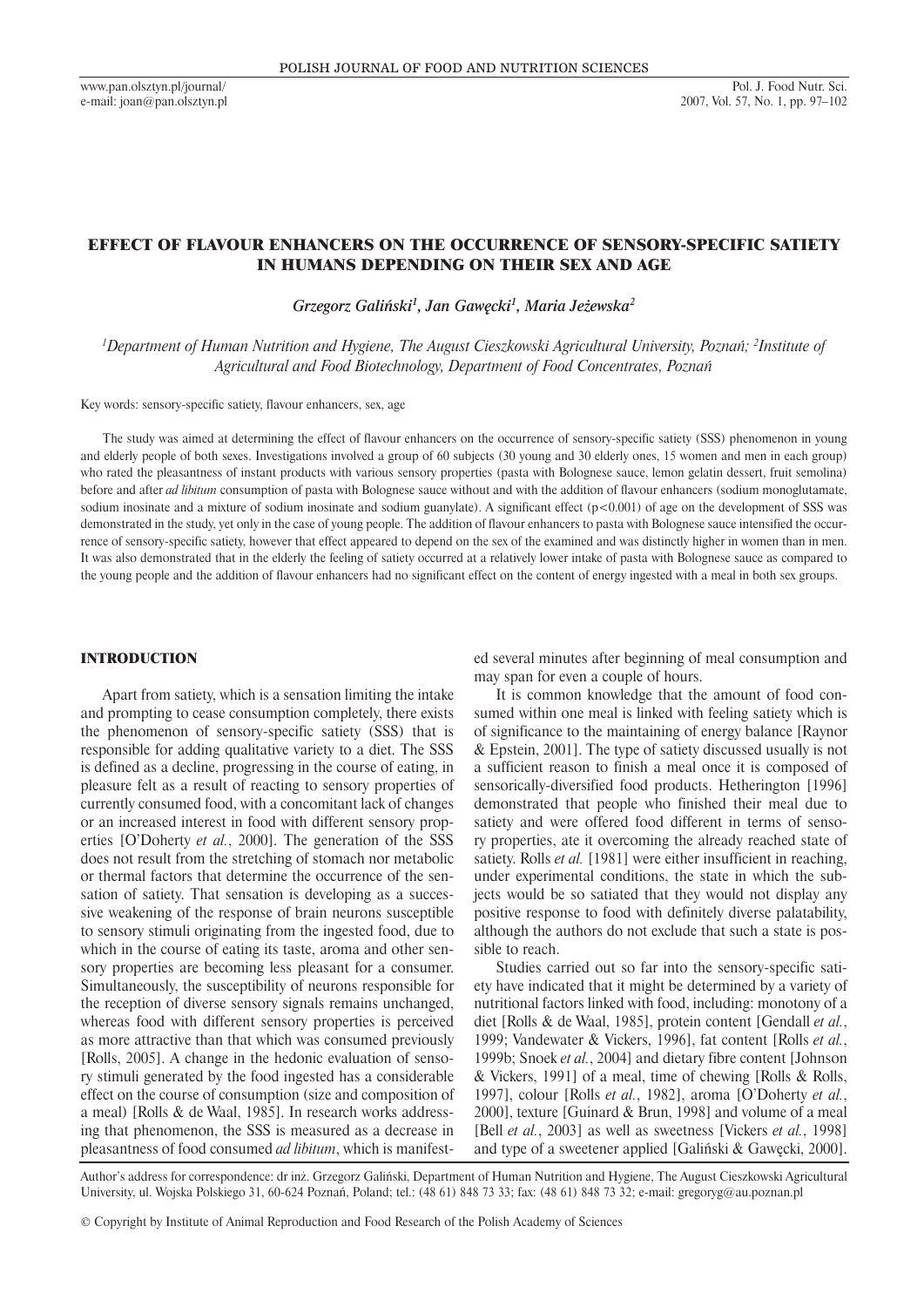Dietary stimulation and its impact on human behaviour depend not only on stimuli generated by food ingested but also on the capacity for their reception. Results of some studies proved that women have usually lower recognition thresholds of basic tastes as compared to men [Okoro *et al.*, 1998; Sato *et al.*, 2002] and demonstrated a higher reactivity to electric stimulation of a tongue [Coats, 1974], which can be of significance to the SSS sensation.

A number of research papers [Mowe & Bohmer, 1996; Murphy, 1993; Rolls, 1993, 1999a; Rolls & McDermott, 1991; Schiffman, 1993, 1994; Wysocki & Pelchat, 1993] have emphasized that in the elderly the sensitivity to taste and smell is subject to deterioration. Rolls [1994] demonstrated that deterioration of the functions of chemosensory senses, progressing with age, is likely to be the reason of the disappearance of sensory-specific satiety, appetite depletion and more monotonous diet.

To prevent unfavourable changes in nutritional behaviours in the case of consumers with an impaired capacity for feeling sensory-specific satiety, the application of flavour enhancers might proved helpful. They are substances that, while having no perceptible flavour, are capable of intensifying the sensation of taste generated by other food ingredients. They are applied to increase palatability of food in a number of the food industry branches, especially in the production of ready-to-eat and easy-to-prepare food (mainly of "instant" type). The most commonly applied flavour enhancers include: monosodium glutamate (MSG) as well as sodium and calcium salts of inosinic acid (5'IMP) and guanylic acid (5'GMP) [Komorowska *et al.*, 2002]. Little is known, however, on the mechanisms of enhancers action on flavour receptors, their role in improving palatability of dishes and their effect on the intake of food.

The available references provide scarce reports attempting to elucidate the effect of flavour enhancers on the regulation of food intake, hence the reported study was aimed at determining the impact of flavour enhancers on the occurrence of sensory-specific satiety in humans as affected by their sex and age.

## MATERIAL AND METHODS

The study involved 60 women and men, including 30 young subjects at the age of *ca*. 20 years and 30 older people at the age of *ca*. 70 (Table 1). The group of young subjects was constituted by students of the Agricultural University of Poznań, whereas that of the elderly subjects – by members of the III Age University and Seniors Club "Urok Jesieni" in Poznań. All participants of the study had normal body mass  $(20 \text{ kg/m}^2<\text{BMI}<25 \text{ kg/m}^2)$ , were non-smokers, did not take

TABLE 1. Characteristics of the group examined (mean  $\pm$ SD).

| Subjects<br>examined |  | Age<br>(years) | Body mass<br>(kg)                                  | Height<br>(m)  | <b>BMI</b><br>$\frac{\text{kg}}{\text{m}^2}$                                                                                                                                                                                          |  |
|----------------------|--|----------------|----------------------------------------------------|----------------|---------------------------------------------------------------------------------------------------------------------------------------------------------------------------------------------------------------------------------------|--|
| Women                |  |                |                                                    |                |                                                                                                                                                                                                                                       |  |
| Men                  |  |                |                                                    |                |                                                                                                                                                                                                                                       |  |
| Women                |  |                |                                                    |                |                                                                                                                                                                                                                                       |  |
| Men                  |  |                |                                                    |                |                                                                                                                                                                                                                                       |  |
|                      |  | n              | $15 \quad 20.5 \pm 1.1$<br>$15 \quad 70.4 \pm 6.5$ | $69.8 \pm 6.0$ | $58.9 \pm 5.7$ $1.65 \pm 0.04$ $21.6 \pm 1.8$<br>$15$ $21.1 \pm 1.2$ $71.9 \pm 8.8$ $1.79 \pm 0.05$ $22.3 \pm 1.7$<br>$15\quad 68.9 \pm 6.3\quad 61.5 \pm 5.9\quad 1.62 \pm 0.04\quad 23.5 \pm 1.6$<br>$1.70 \pm 0.06$ $24.1 \pm 1.1$ |  |

n – the number of subjects examined

any medicines impairing taste-aroma perception [Gawęcki, 1994; Schiffman & Zervakis, 2002] and did not declare aversion to any of the products tested.

The phenomenon of sensory-specific satiety was investigated with the modified method described by Hetherington [1996], based on a specially constructed form. In subsequent sessions of studies, the participants evaluated the pleasantness of three test products differing distinctly in terms of flavour (initial score), then consumed a test meal, *i.e.* pasta with Bolognese sauce with or without flavour enhancers, until sated. Next, 2, 10, 30, 60 and 90 min after finishing the consumption of pasta, the subjects again received samples of the same products for evaluation. A measure of the SSS were differences in pleasantness scores recorded for a given product before and after taking the test meal.

Pleasantness rating was carried out for three instant food concentrates: pasta with Bolognese sauce, lemon gelatin dessert and fruit semolina, prepared for consumption directly before the experiment following producers' instructions. Recipes of the products were elaborated and prepared at the Poznań Department of Food Concentrates, Institute of Agricultural and Food Biotechnology in Warsaw. Pasta with Bolognese sauce was prepared in four versions – without and with the addition of flavour enhancers: monosodium glutamate (MSG), sodium inosinate (IMP) and a mixture (1:1) of sodium inosinate and sodium guanylate (IMP+GMP). Doses of flavour enhancers and table salt were adjusted so as to obtain a comparable level of perceptible salty taste in all versions (Table 2). The proximate chemical composition and energy value of the ready-to-eat test products were presented in Table 3. Temperature of the products served reached 55-58 °C. During evaluation each person received (in plastic cups) their 5-g samples and low-mineralized water "Żywiec Zdrój" for rising mouth. All subjects participated in four experimental sessions (with different versions of pasta with sauce consumed *ad libitum*), however one person par-

TABLE 2. Percentage of salts and flavour enhancers in particular versions of pasta with Bolognese sauce (after preparation for consumption).

| <b>Additives</b> | Pasta with Bolognese sauce     |          |          |                     |  |  |  |  |
|------------------|--------------------------------|----------|----------|---------------------|--|--|--|--|
|                  | without<br>flavour<br>enhancer | with MSG | with IMP | with<br>$IMP + GMP$ |  |  |  |  |
| Salt             | 1.075                          | 0.825    | 1.050    | 1.050               |  |  |  |  |
| <b>MSG</b>       |                                | 0.250    |          |                     |  |  |  |  |
| <b>IMP</b>       |                                |          | 0.025    |                     |  |  |  |  |
| $IMP + GMP$      | -                              |          |          | 0.025               |  |  |  |  |

TABLE 3. Energy value and proximate chemical composition of 100-g portions of test products (prepared for consumption).

| Test product                            | Energy<br>value<br>(kcal) | Protein<br>(g) | Fat<br>(g) | Carbo-<br>hydrates<br>(g) | Water<br>(g) | Ash<br>(g) |
|-----------------------------------------|---------------------------|----------------|------------|---------------------------|--------------|------------|
| Pasta with<br><b>Bolognese</b><br>sauce | 93                        | 3.15           | 0.99       | 17.73                     | 76.65        | 1.48       |
| Lemon gelatin<br>dessert                | 53                        | 0.10           | 0.00       | 13.15                     | 86.73        | 0.02       |
| Fruit semolina                          | 98                        | 2.90           | 0.30       | 20.96                     | 75.47        | 0.37       |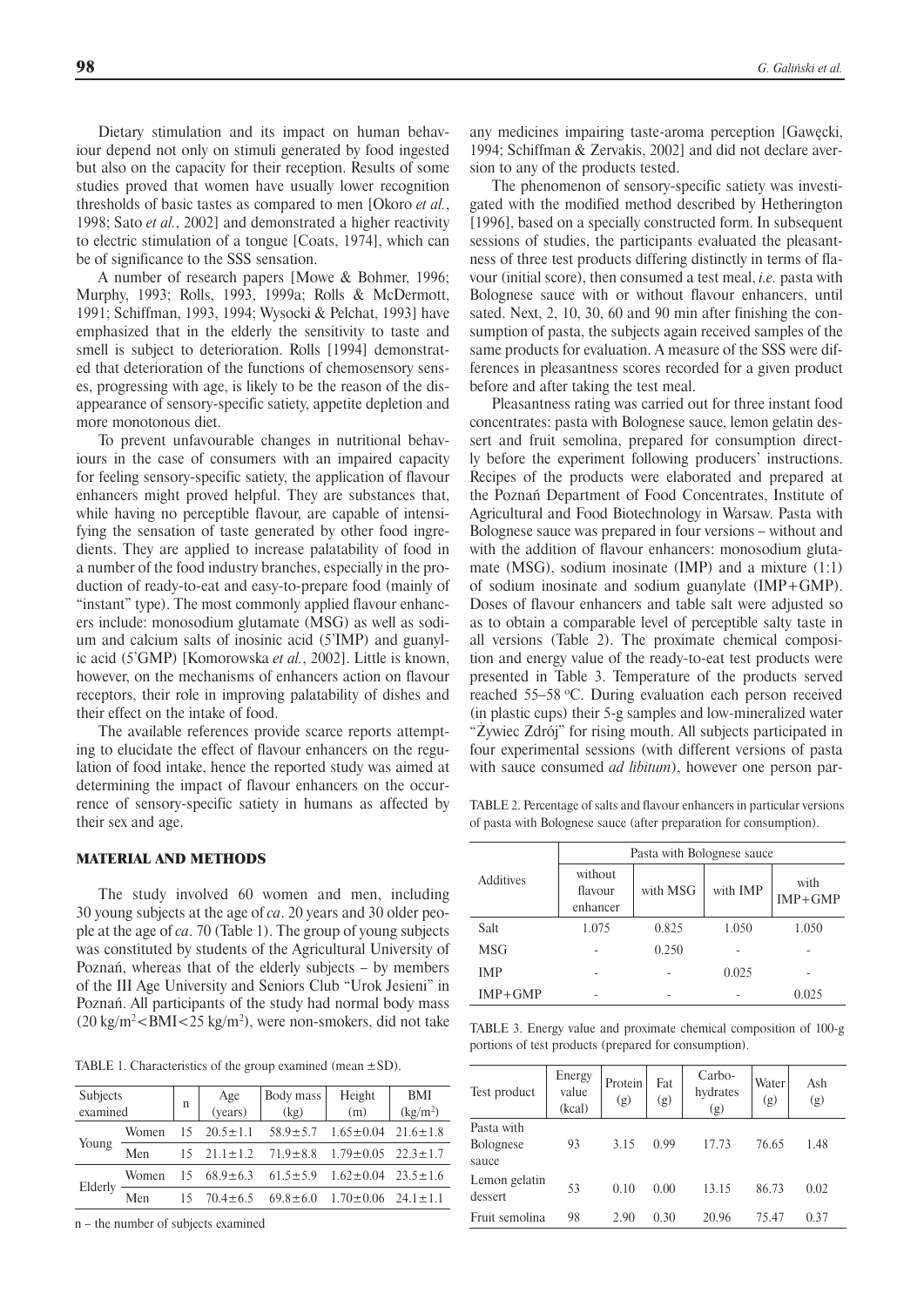ticipated in only one session a day. Time interval between subsequent sessions for the same person accounted for minimally 2 days. At the beginning of each session, the subjects – asked earlier to abstain from eating at least 3 h before its initiation – evaluated the level of their hunger (satiety) with the use of a 100-mm visual analogue scale, marked "very hungry" at the left end and "very satiated" at the right end. The same evaluation was carried out by the subjects after eating pasta with Bolognese sauce until sated (the portion consumed was noted down and used to evaluate the content of energy ingested with the meal). Pleasantness of particular test products before and after ingestions of pasta with Bolognese sauce was rated with the use of a 100-mm graphic scale, with margin markings "very unpleasant" and "very pleasant". The subjects had no access to previous ratings. Particular experimental series were recorded on separate sheets of paper, thus preventing a comparison of results and being influenced by them.

In the statistical analysis of results use was made of: Student's t-test for paired and unpaired samples, one-way and three-way analysis of variance in the system of repeated measurements, and analysis of correlation and regression [Stanisz, 1998]. All calculations were carried out with the use of STATISTICA PL ver. 7.1 software.

## RESULTS AND DISCUSSION

Table 4 presents changes in ratings of the pleasantness of test products 2 min after *ad libitum* consumption of pasta with Bolognese sauce without and with the addition of flavour enhancers. As it results from the table, the intake of pasta with Bolognese sauce, irrespective of its version, evoked the sensory-specific satiety in young subjects and the observed declines in pleasantness ratings were statistically significant, except for girls consuming the pasta without the addition of flavour enhancers. In the group of elderly subjects, the sensory-specific satiety was evoked by the intake of pasta with sauce with the addition of monosodium glutamate and only in the group of men. In the other cases, that phenomenon was not observed and differences reported in pleasantness ratings of the pasta before and after its consumption were statistically insignificant. Amongst four variants of the pasta, immediately after *ad libitum* consumption by women, both the young and the elderly ones, the greatest decrease in pleasantness ratings was observed for the pasta with the addition of IMP. In the group of young men, the greatest decrease was noted in the case of pasta with sauce with the addition of MSG, whereas in the group of elderly men, 2 minutes after the consumption, the greatest changes in pleasantness scores were observed for dishes without the addition of flavour enhancers. In the case of the other products analyzed, only slight changes in pleasantness ratings were recorded (except for a significant increase in pleasantness score of lemon gelatin dessert after the consumption of the test meal with MSG by young women), which indicates that the satiety evoked was sensory specific.

In order to determine the significance of the effect of age, sex and type of enhancer applied on changes in pleasantness scores of pasta with Bolognese sauce 2 min after its *ad libitum* consumption, a three-way analysis of variance with repeated measurements was carried out in the study. Significant  $(F=13.499, p<0.001)$  appeared to be only the effect

TABLE 4. Changes in pleasantness scores (mean±SEM) for test products 2 minutes after *ad libitum* consumption of pasta with Bolognese sauce with and without the addition of flavour enhancers.

|                                           |            | Units<br>of mea-<br>sure# |                                          | Young subjects               |                    | Elderly subjects                         |                              |                    |
|-------------------------------------------|------------|---------------------------|------------------------------------------|------------------------------|--------------------|------------------------------------------|------------------------------|--------------------|
| Test meal – pasta with<br>Bolognese sauce | <b>Sex</b> |                           | Pasta with<br><b>Bolognese</b><br>sauce† | Lemon<br>gelatine<br>dessert | Fruit<br>semolina  | Pasta with<br><b>Bolognese</b><br>sauce† | Lemon<br>gelatine<br>dessert | Fruit<br>semolina  |
|                                           | Women      | mm                        | $-10 \pm 6^a$                            | $0 \pm 4^a$                  | $-8 \pm 3^a$       | $1 \pm 4^a$                              | $-2 \pm 1^a$                 | $-4 \pm 5^{\circ}$ |
| Without the addition of flavour           |            | $\%$                      | $(-13.5)$                                | (0.0)                        | $(-13.8)$          | (1.4)                                    | $(-2.4)$                     | $(-5.1)$           |
| enhancer                                  | Men        | mm                        | $-20 \pm 5^{a*}$                         | $2 \pm 5^{\rm b}$            | $4\pm3^b$          | $-15 \pm 6^a$                            | $0 \pm 3^a$                  | $-7 \pm 5^{\circ}$ |
|                                           |            | $\%$                      | $(-25.6)$                                | (2.8)                        | (7.0)              | $(-18.1)$                                | (0.0)                        | $(-8.6)$           |
|                                           | Women      | mm                        | $-23 \pm 6^{a*}$                         | $17 \pm 3$ <sup>c**</sup>    | $1\pm3^b$          | $2 \pm 5^{\mathrm{a}}$                   | $2 \pm 3^a$                  | $-2 \pm 4^a$       |
| With 0.25% addition of MSG                |            | $\%$                      | $(-30.3)$                                | (29.3)                       | (1.8)              | (2.7)                                    | (2.6)                        | $(-2.8)$           |
|                                           | Men        | mm                        | $-24 \pm 7^{a*}$                         | $5 \pm 4^b$                  | $4\pm3^{b}$        | $-14 \pm 4^{a*}$                         | $-2 \pm 3^{b}$               | $-4 \pm 3^{b}$     |
|                                           |            | $\%$                      | $(-36.9)$                                | (8.6)                        | (7.6)              | $(-16.7)$                                | $(-2.6)$                     | $(-5.3)$           |
|                                           | Women      | mm                        | $-30 \pm 6$ <sup>a**</sup>               | $2 \pm 4^b$                  | $-8 \pm 5^{\rm b}$ | $-6 \pm 3^a$                             | $-2 \pm 3^a$                 | $-8 \pm 3^a$       |
| With $0.025\%$ addition of IMP            |            | %                         | $(-42.9)$                                | (2.7)                        | $(-12.7)$          | $(-9.0)$                                 | $(-2.4)$                     | $(-9.6)$           |
|                                           | Men        | mm                        | $-20 \pm 5^{a*}$                         | $4 \pm 5^b$                  | $2 \pm 5^{\rm b}$  | $-6 \pm 5^{\rm a}$                       | $-5 \pm 4^a$                 | $-2 \pm 4^a$       |
|                                           |            | $\%$                      | $(-36.4)$                                | (6.0)                        | (3.0)              | $(-7.5)$                                 | $(-6.3)$                     | $-2.6$             |
|                                           | Women      | mm                        | $-18 \pm 7^{a*}$                         | $7 \pm 5^b$                  | $-6 \pm 6^{ab}$    | $-3 \pm 2^a$                             | $-1 \pm 2^a$                 | $-4 \pm 3^a$       |
| With 0.025% addition of                   |            | $\%$                      | $(-24.0)$                                | (10.9)                       | $(-10.5)$          | $(-3.6)$                                 | $(-1.2)$                     | $(-4.8)$           |
| $IMP+GMP$                                 | Men        | mm                        | $-16 \pm 5^{a*}$                         | $7 \pm 3^c$                  | $-1 \pm 3^{b}$     | $-9 \pm 7^{\rm a}$                       | $-5 \pm 4^a$                 | $-7 \pm 6^a$       |
|                                           |            | %                         | $(-22.2)$                                | (10.3)                       | $(-1.5)$           | $(-10.8)$                                | $(-6.3)$                     | $(-9.0)$           |

 $\#$  a change in pleasantness score (mm) = (evaluation 2 minutes after ingestion of test meal – initial rating); brackets provide percentage changes in pleasantness scores for test products as compared to the initial rating

† – in particular sessions the rating was made for pasta with Bolognese sauce without or with the addition of a flavour enhancer in respect of a product consumed until sated; the other test products did not contain any flavour enhancers

Significance of changes in pleasantness scores: 
$$
-p < 0.01
$$
;  $** - p < 0.001$ 

Mean values in the same rows, separately for both age groups, denoted with different letters are statistically different at a significance level of  $p < 0.05$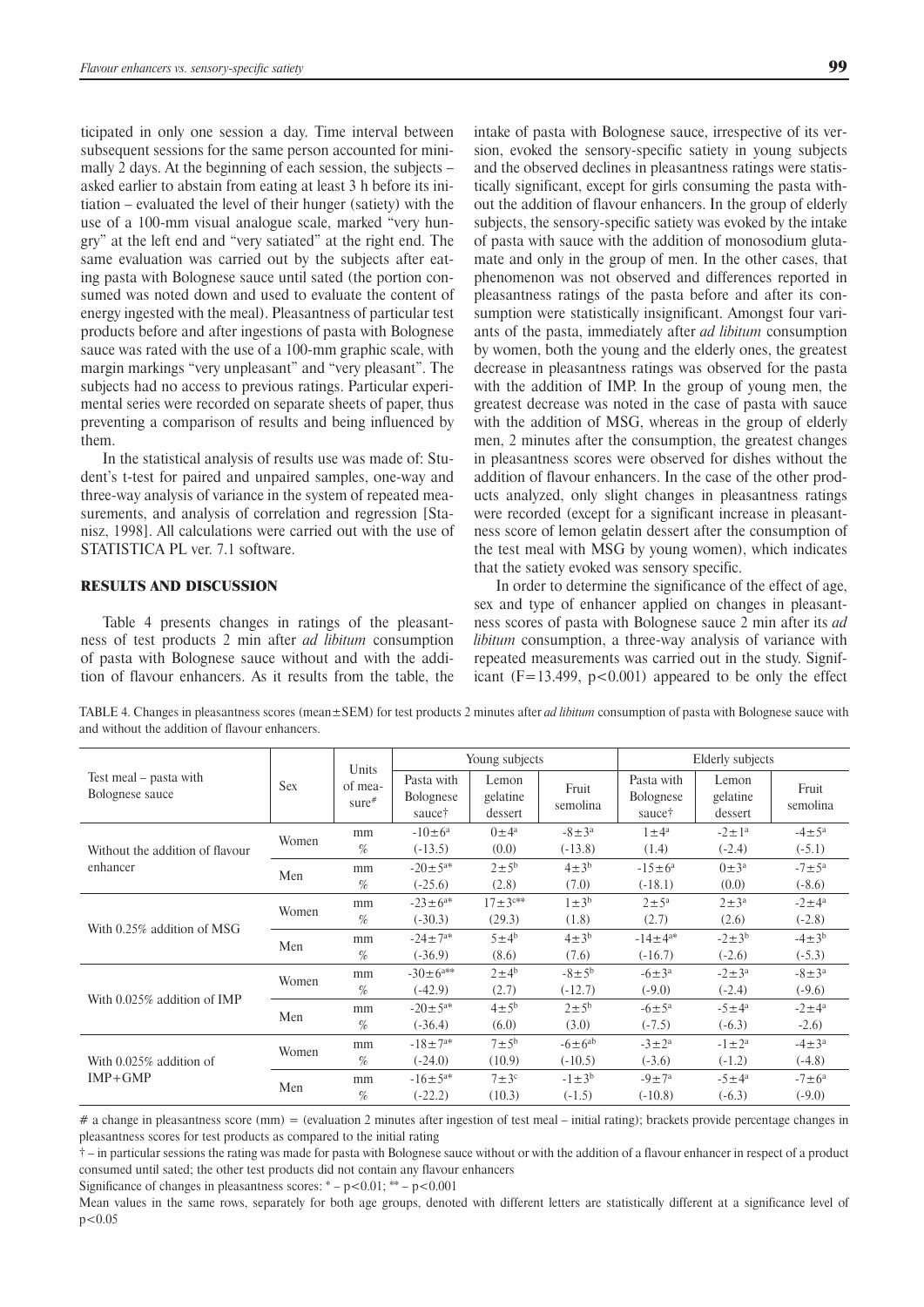| Pasta with<br>Bolognese sauce         | Sex                                |                   | Intake $(g)$        |                                    | Energy value (kcal) |                     |                                    | Changes in pleasantness scores (mm)* |                     |                                    |
|---------------------------------------|------------------------------------|-------------------|---------------------|------------------------------------|---------------------|---------------------|------------------------------------|--------------------------------------|---------------------|------------------------------------|
|                                       |                                    | Young<br>subjects | Elderly<br>subjects | Significance of<br>age differences | Young<br>subjects   | Elderly<br>subjects | Significance of<br>age differences | Young<br>subjects                    | Elderly<br>subjects | Significance of<br>age differences |
| Without the                           | Women                              | $369 \pm 25$      | $314 \pm 25$        | n.s.                               | $341 \pm 23$        | $291 \pm 23$        | n.s.                               | $-10\pm 6$                           | $1 \pm 4$           | n.s.                               |
| addition of                           | Men                                | $678 \pm 58$      | $408 \pm 36$        | p < 0.001                          | $627 \pm 53$        | $377 \pm 33$        | p < 0.001                          | $-20 \pm 5$                          | $-15\pm 6$          | n.s.                               |
| flavour<br>enahncer                   | Significance of<br>sex differences | p<0.001           | p<0.05              | $\overline{\phantom{a}}$           | $p<0.001$ $p<0.05$  |                     | $\overline{\phantom{a}}$           | n.s.                                 | p<0.05              |                                    |
| With $0.25\%$<br>addition<br>of MSG   | Women                              | $415 \pm 43$      | $318 \pm 22$        | p < 0.05                           | $384 \pm 40$        | $295 \pm 20$        | p < 0.05                           | $-23 \pm 6$                          | $2 \pm 5$           | p<0.01                             |
|                                       | Men                                | $693 \pm 64$      | $427 \pm 31$        | p < 0.001                          | $641 \pm 60$        | $395 \pm 29$        | p < 0.001                          | $-24 \pm 7$                          | $-14 \pm 4$         | n.s.                               |
|                                       | Significance of<br>sex differences | p<0.01            | p<0.01              | $\overline{\phantom{0}}$           | p<0.01              | p<0.01              | ÷,                                 | n.s.                                 | p < 0.05            |                                    |
| With 0.025%<br>addition of IMP        | Women                              | $427 \pm 27$      | $323 \pm 24$        | p < 0.05                           | $395 \pm 25$        | $298 \pm 22$        | p < 0.05                           | $-30 \pm 6$                          | $-6 \pm 3$          | p<0.01                             |
|                                       | Men                                | $711 \pm 71$      | $457 \pm 38$        | p < 0.01                           | $657 \pm 65$        | $423 \pm 35$        | p < 0.01                           | $-20 \pm 5$                          | $-6 \pm 5$          | n.s.                               |
|                                       | Significance of<br>sex differences | p<0.001           | p<0.01              | $\overline{\phantom{a}}$           | $p<0.001$ $p<0.01$  |                     |                                    | n.s.                                 | n.s.                |                                    |
| With 0.025%<br>addition<br>of IMP+GMP | Women                              | $469 \pm 48$      | $305 \pm 23$        | p<0.01                             | $434 \pm 44$        | $282 \pm 22$        | p<0.01                             | $-18 \pm 7$                          | $-3 \pm 2$          | n.s.                               |
|                                       | Men                                | $673 \pm 64$      | $419 \pm 40$        | p<0.01                             | $623 \pm 59$        | $387 + 37$          | p < 0.01                           | $-16 \pm 5$                          | $-9 \pm 7$          | n.s.                               |
|                                       | Significance of<br>sex differences | p < 0.05          | p<0.05              |                                    | p<0.05              | p < 0.05            |                                    | n.s.                                 | n.s.                |                                    |

TABLE 5. Intake, energy value and changes in pleasantness scores of pasta with Bolognese sauce without and with the addition of flavour enhancers 2 minutes after consumption (mean±SEM).

 $*$  a change in pleasantness scores = (evaluation 2 min after consumption – initial rating)

of age. When comparing changes in subjective sensations of young and elderly subjects after *ad libitum* consumption of the pasta, a statistically significant  $(p<0.01)$  difference was observed in the case of pleasantness ratings of pastas with the addition of MSG and those with the addition of IMP (Table 5). Sex had a significant effect on the emergence of the impact of the type of enhancer applied on the sensory- -specific satiety  $(F=4.120, p<0.01)$ . The results obtained in the reported paper confirm findings of other authors [Rolls & McDermott, 1991; Rolls, 1993, 1994, 1999a], that deterioration of the functioning of chemoreceptory senses observed on the elderly people may contribute to the disappearance of the phenomenon of the sensory-specific satiety and, consequently, to diminished appetite and more monotonous diet, which in turn may induce undesirable health effects. Miller *et al.* [2000] demonstrated that sex had no significant effect on the development of SSS, which has also been shown in the reported study.

Figure 1 presents the dynamics of changes in pleasantness ratings of pasta with Bolognese sauce consumed *at libitum*. The greatest drop in pleasantness scores of pasta was observed 2 min after meal termination. Also Hetherington *et al.* [1989] as well as Rolls & Rolls [1997] demonstrated that SSS occurs with the highest intensity 2 min after meal consumption, when the effect of factors linked with digestion and absorption of meal is negligible. The following regularity was observed in this case: the greater the drop in pleasantness scores after pasta consumption, the faster their increase. However, even 90 min after the consumption of pasta with sauce until sated (irrespective of its version), its perceptible pleasantness did not reach the initial score. When changes in pleasantness ratings 2 min after consumption were expressed in per cents in respect of the initial rating, the greatest change in pleasantness after the consumption of pasta with the addition of sodium inosinate was observed in women (by 42.9% and 9.0% in young and elderly women, respectively). In the

case of young men, the greatest relative change was reported for the rating of pasta with sauce with the addition of MSG (by 36.9%), whereas in the elderly men – for pasta without the addition of flavour enhancers (by 18.1%). The lowest decrease in pleasantness of pasta with sauce was observed in young subjects consuming until sated pasta with the addition of only salt.

As it results from Table 5, women consumed significantly less pasta with sauce, as compared to men, irrespective of the flavour enhancer applied. Likewise, while eating until sated the elderly subjects consumed lesser amounts of the test meal than the young subjects did. Since all versions of pasta were isocaloric, differences in energy intake were analogous to food intake.

The statistical analysis did not demonstrate any significant correlation between energy value of meal consumed by young subjects and a change in perceptibility level of the pleasantness of pasta with Bolognese sauce, which indicates that the satiety evoked is sensory-specific in character [Bell *et al.*, 2003; Porrini *et al.*, 1995], and that the observed change in pleasantness does not depend on the load of calories ingested. Also a dependency between a change in perceptibility level of the pleasantness of pasta with sauce and the declared satisfaction of hunger appeared statistically insignificant in the young subjects, which is another proof for the induction of sensory-specific satiety in those subjects. In contrast, in the group of elderly subjects a significant correlation was found between a change in the level of hunger perception and a change in the level of pleasantness perceptibility. It might indicate that the satiety evoked in the elderly subjects is not linked with sensory weariness but is the effect of stomach filling. On the other hand, however, the statistical analysis did not demonstrate any significant correlation between energy value (amount) of the pasta consumed and changes in the perception level of pleasantness and hunger. This can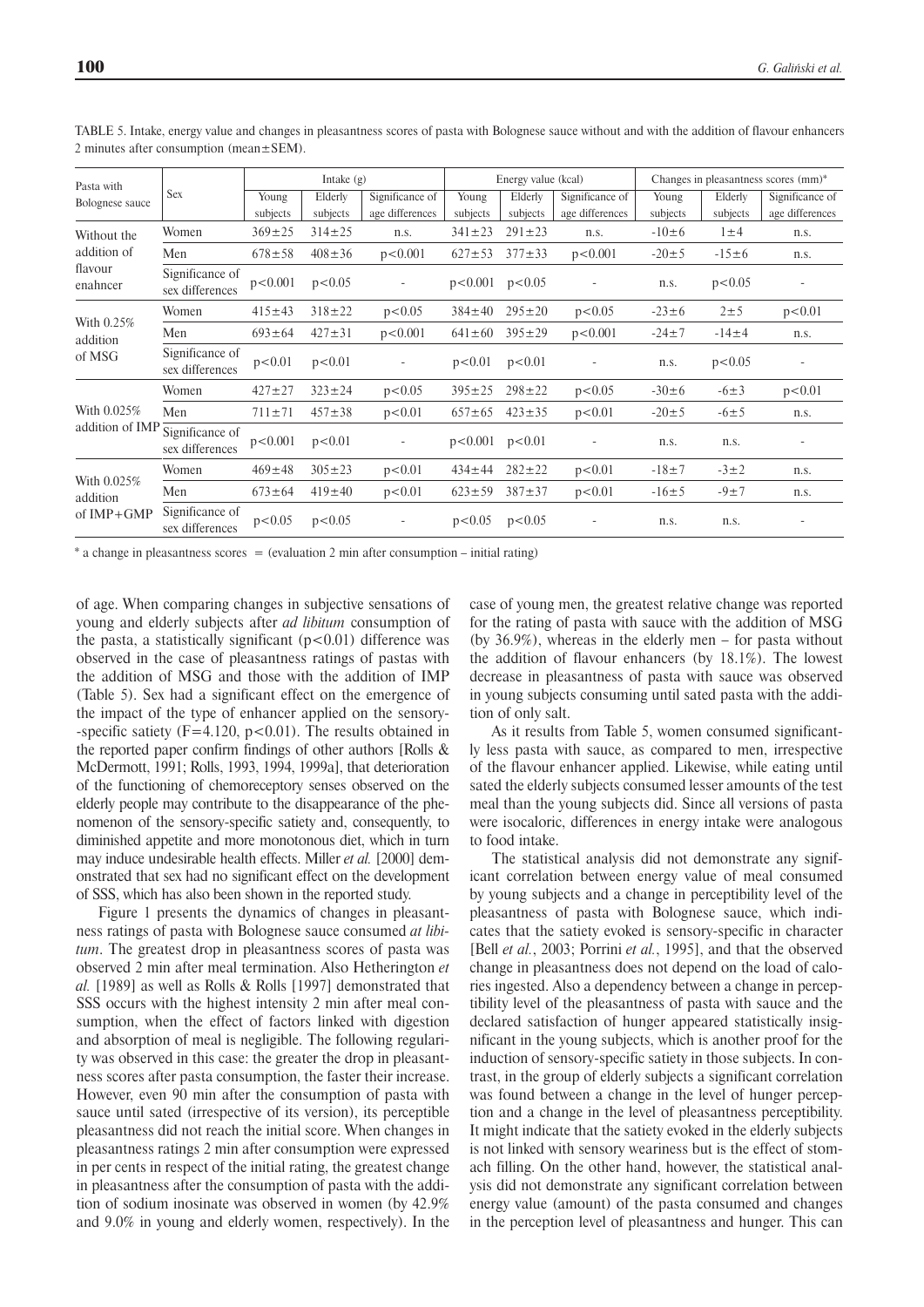be explained by the fact that in the case of elderly subjects most often declared reason for the termination of consumption was "I fell full up", whereas in the case of young subjects



FIGURE 1. Dynamics of changes in pleasantness ratings of pasta with Bolognese sauce  $(\rightarrow -$  without the addition of flavour enhancer.  $\rightarrow$  - with 0.25% addition of MSG,  $\rightarrow$  - with 0.025% addition of IMP, – with 0.025% addition of IMP+GMP) after its *ad libitum* consumption

– "the food began to taste less pleasantly", which according to Hetherington [1996] is a confirmation of the development of the sensory-specific satiety.

#### **CONCLUSIONS**

1. Age had a significant effect on the development of sensory-specific satiety. The SSS occurred in the younger subjects consuming pasta with Bolognese sauce until sated and was manifested by a significant decline in its pleasantness. In subjects over 60 years of age, that phenomenon did not occur at all or occurred to a limited extent and with clearly lower intensity.

2. The addition of flavour enhancers to pasta with Bolognese sauce intensified the occurrence of the sensory-specific satiety, yet that effect depended on sex of the examined and was distinctly higher in women than in the men.

3. The perceptible decline of pleasantness after the consumption of pasta with Bolognese sauce was selective in character and occurred with the highest intensity 2 min after its *ad libitum* consumption. The stronger was the decrease, the faster the tendency of returning to initially perceived pleasantness of the produced occurred, however 90 min after consumption the perceived pleasantness of pasta with Bolognese sauce did not reach the initial level.

4. In the elderly subjects, the feeling of satiety appeared at a relatively lower intake of pasta with Bolognese sauce, as compared to the younger subjects, yet the addition of flavour enhancers had no significant effect on the energy value of the meal consumed in both age groups.

5. Post-consumption changes in pleasantness ratings of pasta with sauce in both age groups were not linked with its intake, but in the elderly subjects (contrary to the younger ones) correlated with the level of perception of hunger (satiety).

#### ACKNOWLEDGEMENTS

This work was supported by the State Committee for Scientific Research (KBN): project number 2 P06T 040 26.

## **REFERENCES**

- 1. Bell E.A., Roe L.S., Rolls B.J., Sensory-specific satiety is affected more by volume than by energy content of a liquid food. Physiol. Behav., 2003, 78, 593–600.
- 2. Coats A.C., Effects of age, sex, and smoking on electrical taste thresholds. Ann. Otol. Rhinol. Lar., 1974, 83, 365–369.
- 3. Galiński G., Gawęcki J., Effect of sweeteners and modified starches on sensory-specific satiety. 2000, *in*: Food Consumer and Their Market Behaviors (ed. K. Gutkowska, I. Ozimek). Wyd. SGGW, Warszawa, pp. 295–299 (in Polish).
- 4. Gawęcki J., Secrets of taste, namely how do advances age and diseases change food preferences. Ars Senescendi. Zeszyty Uniwersytetu Trzeciego Wieku Poznań, 1994, 34–41 (in Polish).
- 5. Gendall K.A., Joyce P.R., Abbott R.M., The effect of meal composition on subsequent craving and binge eating. Addict. Behav., 1999, 24, 305–315.
- 6. Guinard J.X., Brun P., Sensory specific satiety: comparison of taste and texture effects. Appetite, 1998, 31, 141–157.
- 7. Hetherington M.M., Rolls B.J., Burley V.J., The time course of sensory-specific satiety. Appetite, 1989, 12, 57–68.
- 8. Hetherington M.M., Sensory-specific satiety and its importance in meal termination. Neurosci. Behav. Rev., 1996, 20, 113–117.